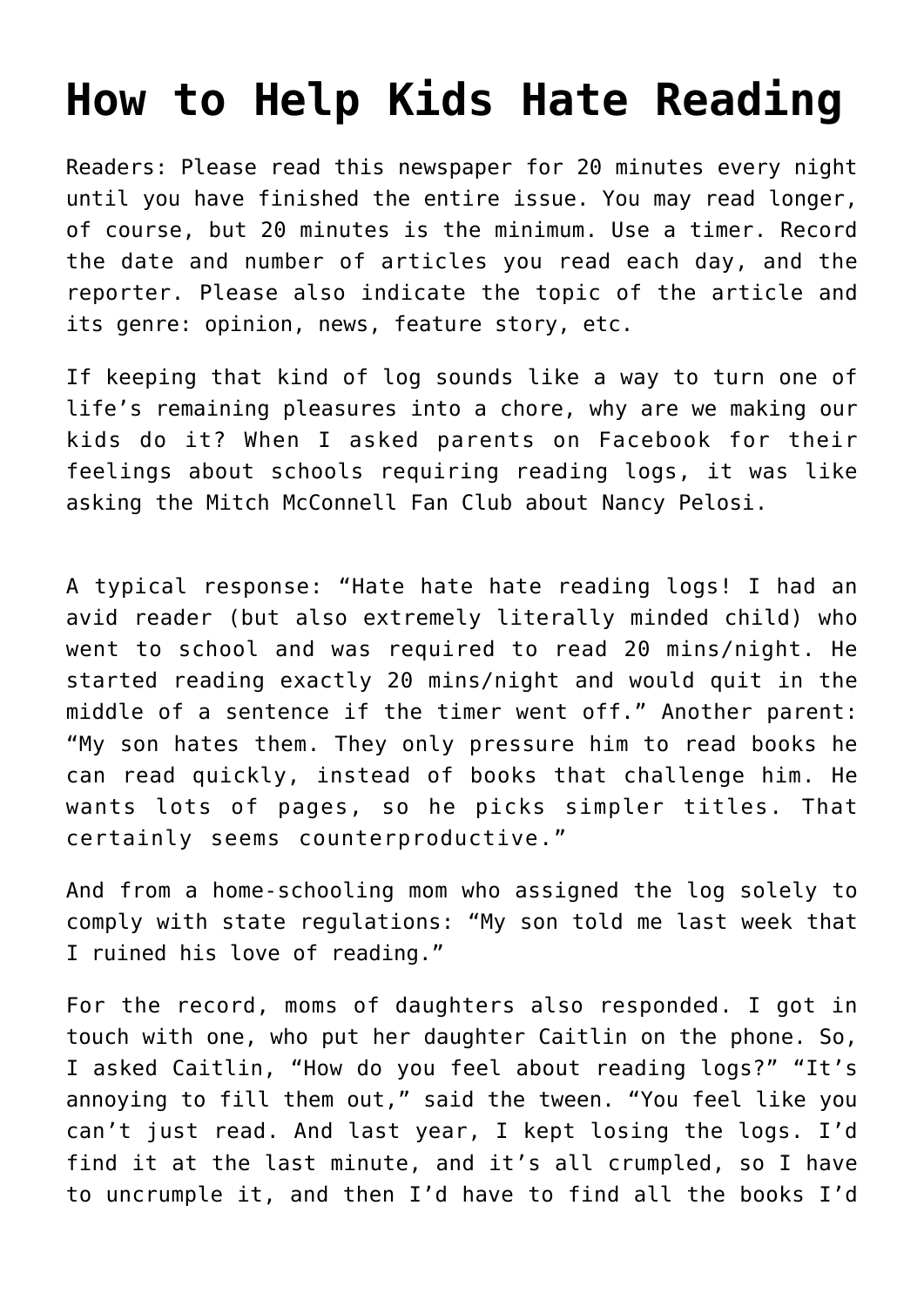read and the authors and the number of pages and what genre it is and who the illustrator is."

This kind of torment might make sense if it had the effect educators hope for: instilling the habit and love of reading. But does it? This is a question studied by Sarah A. Pak, a student and research assistant at Princeton, a few years back. She randomly assigned half of a group of 112 suburban secondand third-grade students to a mandatory reading log group and the other half to a "voluntary log" group. Then she surveyed their motivation to read before the experiment and two months in. The result?

"Students with mandatory logs expressed declines in both interest and attitudes toward recreational reading in comparison to peers with voluntary logs." Reading logs turned a fun, self-directed activity into a top-down chore that chafed at the soul.

As Pak noted, the issue is intrinsic versus extrinsic motivation. When you're intrinsically motivated to do something, you are going to work hard at it and enjoy it more. When someone else is making you do something—even something you used to enjoy on your own—it becomes a drag.

To free their children from this pointless yoke, some parents have gone so far as to resort to subterfuge. "I would use multiple pens and pencils," Erin Lee, a mom in Worcester, Massachusetts, confessed, "to create the appearance of not having completed the entire thing in one sitting."

Perhaps even the author of this article has done the same. Perhaps you have, too. Perhaps, then, it's time for a national "Fall Off the Log" campaign. After all: Reading is fundamental. But reading logs are not.

COPYRIGHT 2020 CREATORS.COM